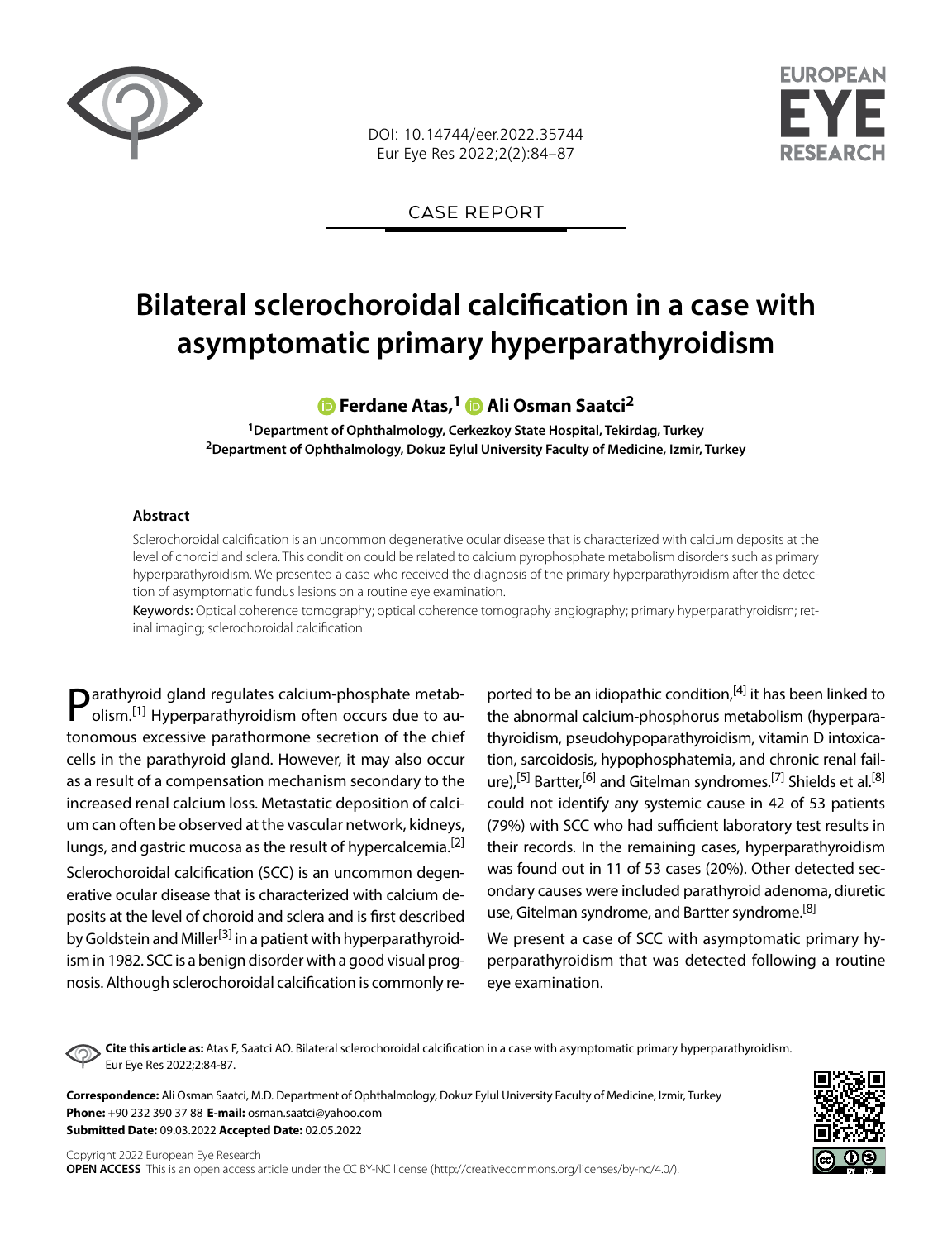

Fig. 1. Right eye; color fundus picture, multiple, pale, yellow-white, and round-shaped lesions with ill-defined borders at the inferior part of the fovea (yellow arrows) **(a)**. Fundus autofluorescence (FAF) image and hyperautofluorescent foci at the inferior part of the fovea **(b)**. Fundus fluorescein angiography, arteriovenous phase, and hyperfluorescence at the lesion site of the fovea **(c)**. Optical coherence tomographic (OCT) picture, Subretinal drusen-like hyperreflective deposits corresponding to the lesion sites (yellow arrows) **(d)**. Choriocapillaris slab (6×6 mm) of optical coherence tomography angiography (OCTA) and flow deficit areas (yellow arrows) corresponding to the lesion sites at the inferior part of fovea **(e)**. B-scan ultrasonographic picture (10MHz probe) and multiple hyperechoic linear areas at the level of choroid and sclera with a gain of 100 dB and 50 dB. **(f and g)**. Left eye; color fundus picture, a pale, yellowish, nummular lesion (yellow arrow) at the inferotemporal part of fovea **(h)**. FAF image, hyperautofluorescence of the lesion **(i)**. Fundus fluorescein angiography, arteriovenous phase, and hyperfluorescence at the lesion site of the fovea **(j)**. OCT picture and subretinal hyperreflective deposit at the level of retinal pigment epithelium layer (yellow arrow) **(k)**. Choriocapillaris slab (6×6 mm) of OCTA and flow deficit areas (yellow arrow) corresponding to the lesion site **(l)**. B-scan ultrasonographic picture (10 MHz probe) and Multiple hyperechoic linear areas at the level of choroid and sclera with a gain of 100 dB and 50 dB **(m and n)**.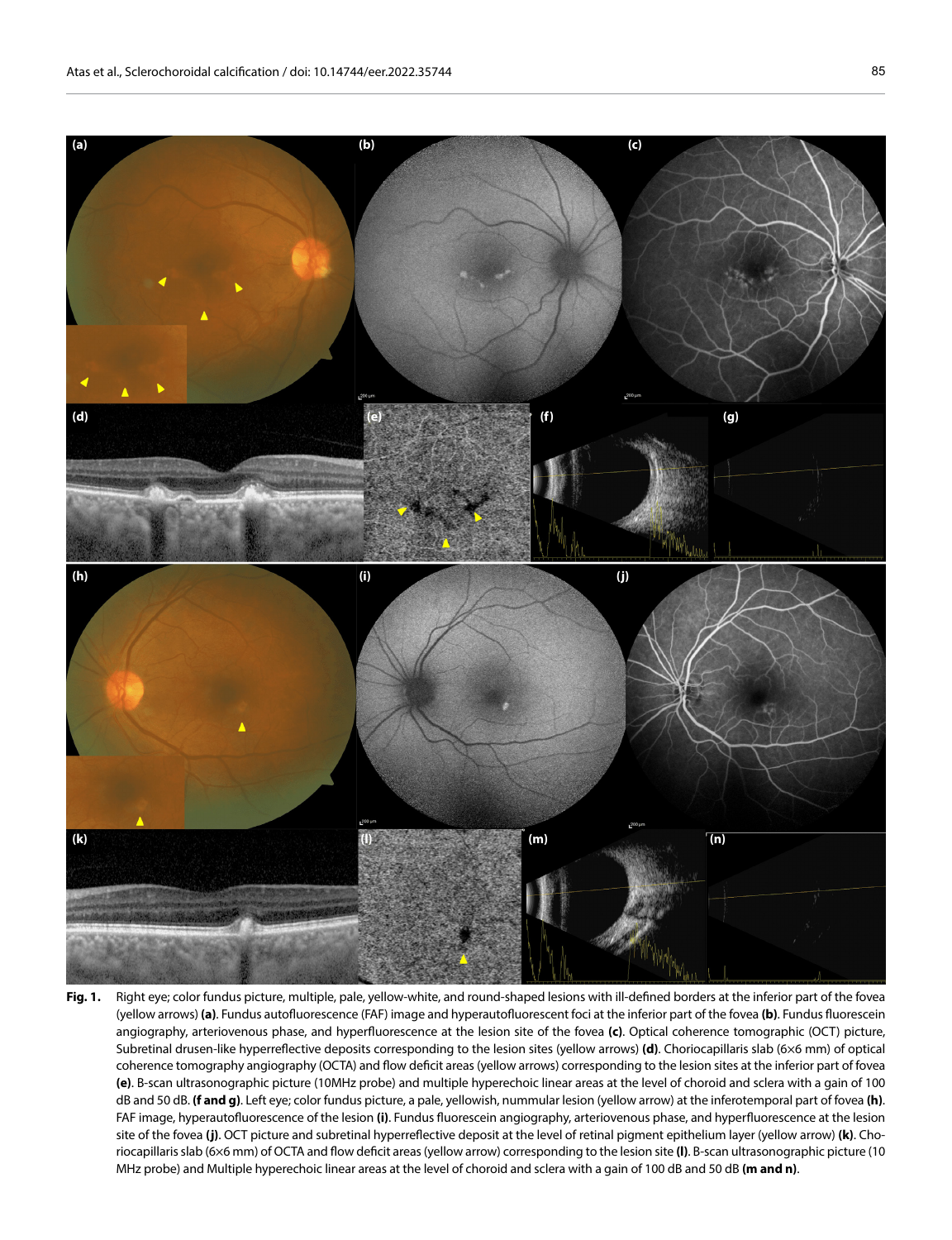## **Case Report**

A 64-year-old woman had a routine eye examination with the complaint of itchy eyes. Her medical history included well-treated breast cancer (2 years ago) and osteoporosis. She has been on bisphosphonate and vitamin D combination for the osteoporosis for almost 2 years. Her best-corrected visual acuity was 20/30 bilaterally. Slit-lamp examination was unremarkable except for 2+ nuclear sclerosis in both eyes. Intraocular pressure was within normal limits, while dilated fundus examination disclosed multiple pale, yellowish, and round-shaped lesions at the fovea of the right eye (Fig. 1a). There was a nummular yellowish and pale lesion at the inferotemporal quadrant of the left fovea (Fig. 1h). These deposits were hyperautofluorescent (Fig. 1b and i) and exhibited staining on fluorescein angiography (Figb 1c and j). Optical coherence tomography images revealed bilateral subretinal hyperreflective ovoid deposits with backshadowing (Fig. 1d and k). Choriocapillaris slabs of optical coherence tomography angiography demonstrated flow deficit areas corresponding to the location of the deposits (Fig. 1e and l). B-scan ultrasonography depicted multiple linear hyperechoic accumulations inside the choroid at both posterior poles (Fig. 1f-g and 1m-n). Full systemic work-up was carried out with the help of an endocrinologist to look for possible abnormal calcium and phosphorus metabolism, Bartter, and Gitelman syndrome. Abdominal and thyroidal ultrasonography was reported as normal. Laboratory tests revealed high parathormone levels of 115 pg/ml (range; 14–72 pg/ml) with normal serum calcium levels. Other laboratory tests such as count blood cell test, calcitonin levels, Vitamin D level, and kidney function test were within normal limits. A final diagnosis of idiopathic hyperparathyroidism was reached out and the patient was informed about the diagnosis. No additional treatment was recommended.

## **Discussion**

SCC is characterized by a variably elevated often yellow-white, multilobular, or plaqueoid subretinal lesion with irregular borders that are typically located in the superotemporal region of the midperipheral fundus. Lesions can be noted as flat or mass-like structure in many occasions.  $[9]$  In the present case, we detected the hyperechoic flat lesions at the choroid and sclera using B-scan ultrasonography on our clinical suspicion.

We presented a case who received the diagnosis of primary hyperparathyroidism after the detection of asymptomatic fundus lesions on a routine eye examination. In an in vitro study, Zhang et al.<sup>[10]</sup> showed that the increase in calcium intake caused an increase in lipofuscin accumulation in photoreceptor outer segments phagocytosing retinal pigment epithelium cells. In our case, subretinal deposits detected in OCT can be considered in this regard.[10]

### **Conclusion**

This case once again pointed out the importance of attentive examination to catch the subtle clinical signs and only after that appropriate multimodal ophthalmic imaging methods facilitated the diagnosis. Although SCC is often an idiopathic disorder, all patients with SCC should be examined for the underlying calcium-related systemic conditions.

**Informed Consent:** Written informed consent was obtained from the patients for the publication of the case report and the accompanying images.

**Peer-review:** Externally peer-reviewed.

**Authorship Contributions:** Concept: F.A., A.O.S.; Design: F.A., A.O.S.; Supervision: A.O.S.; Resource: F.A., A.O.S.; Materials: F.A.; Data Collection and/or Processing: F.A.; Analysis and/or Interpretation: F.A., A.O.S.; Literature Search: F.A., A.O.S.; Writing: F.A., A.O.S.; Critical Reviews: A.O.S.

**Conflict of Interest:** None declared.

**Financial Disclosure:** The authors declared that this study received no financial support.

### **References**

- 1. Hall JE, Guyton AC. Parathyroid hormone, calcitonin, calcium and phosphate metabolism, Vitamin D, bone, and teeth. In: Guyton and Hall Textbook of Medical Physiology 12th ed. Philadelphia, PA: WB Saunders; 2005. p. 955–71.
- 2. Walker MD, Silverberg SJ. Primary hyperparathyroidism. Nat Rev Endocrinol 2018;14:115–25. [CrossRef]
- 3. Goldstein BG, Miller J. Metastatic calcification of the choroid in a patient with primary hyperparathyroidism. Retina 1982;2:76–9. [CrossRef]
- 4. Honavar SG, Shields CL, Demirci H, Shields JA. Sclerochoroidal calcification: Clinical manifestations and systemic associations. Arch Ophthalmol 2001;119:833-40. [CrossRef]
- 5. Gartner S, Rubner K. Calcified scleral nodules in hypervitaminosis D. Am J Ophthalmol 1955;39:658–63. [CrossRef]
- 6. Marchini G, Tosi R, Parolini B, Castagna G, Zarbin M. Choroidal calcification in Bartter syndrome. Am J Ophthalmol 1998;126:727–9. [CrossRef]
- 7. Bettinelli A, Basilico E, Metta MG, Borella P, Jaeger P, Bianchetti MG. Magnesium supplementation in gitelman syndrome. Pediatr Nephrol 1999;13:311–4. [CrossRef]
- 8. Shields CL, Hasanreisoglu M, Saktanasate J, Shields PW, Seibel I, Shields JA. Sclerochoroidal calcification: Clinical features, outcomes, and relationship with hypercalcemia and parathyroid adenoma in 179 eyes. Retina 2015;35:547–54. [CrossRef]